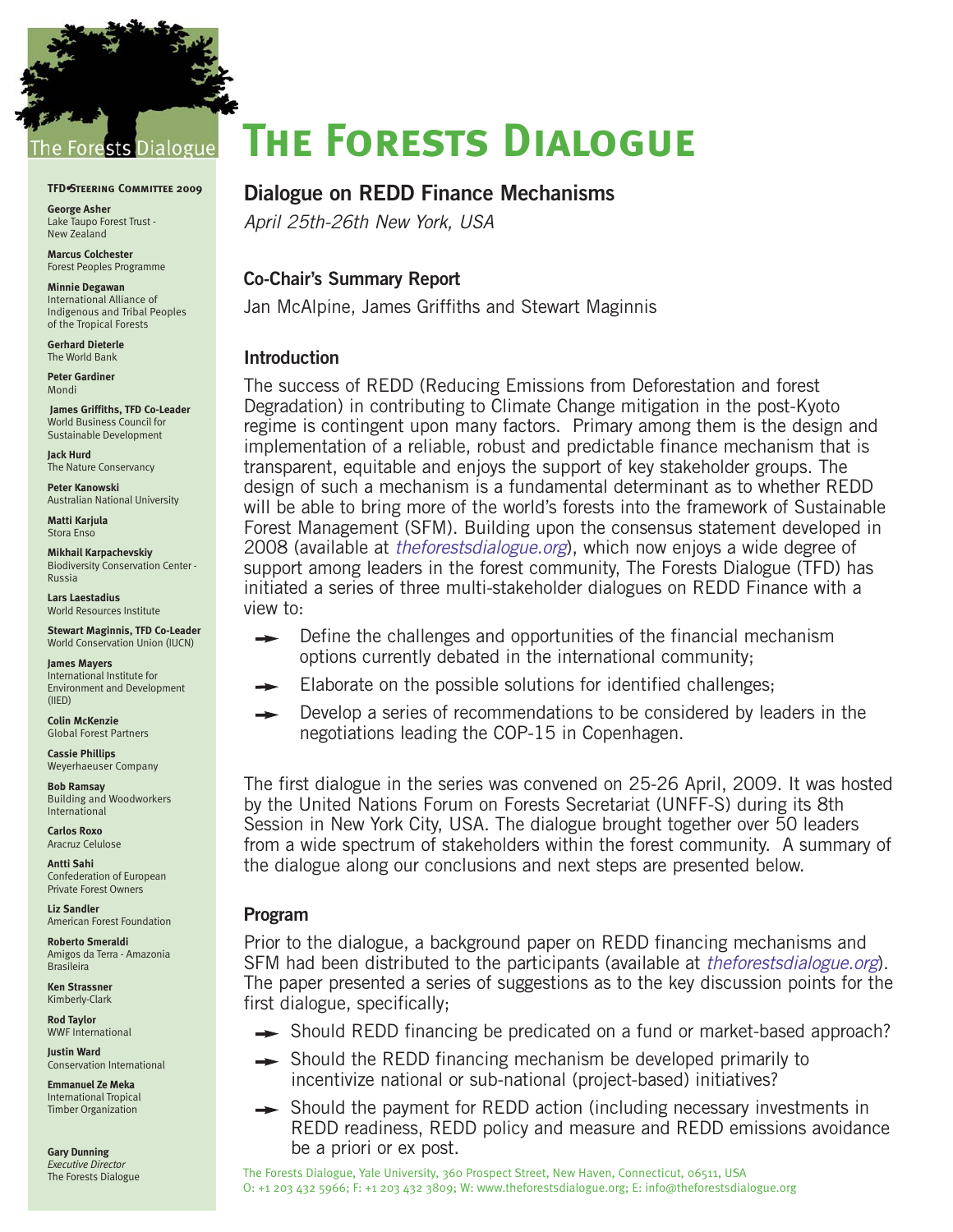- To what degree should REDD be fungible with emissions reductions / avoidance in other sectors?
- To what degree should the allocation of REDD payments be contingent on the delivery of so-called co-benefits?

After preliminary discussion in plenary, the participants were asked to divide according to their main constituency affiliation, specifically: i) science, research & education; ii) industries & private investors; iii) international environmental NGO's; iv) intergovernmental agencies; v). governments; vi). indigenous peoples, local communities & labor (with the explicit inclusion of gender equity). The groups were requested to discuss among themselves the following broad topics:

- The scope of REDD financing;
- $\bullet$ Revenue raising;
- Revenue disbursement;  $\bullet$
- Benefit Sharing;  $\bullet$
- Effective stakeholder participation.  $\bullet$

During the second day of the dialogue, the six groups reported back in plenary and responded to questions from the other groups. Based on this interaction a number of consensus points and "fracture lines" were identified and further discussed.

# **Highlights of the Discussion**

The concerns of Indigenous Peoples were highlighted with respect to the extent to which their interests will be represented in the Copenhagen negotiations and in subsequent implementation of post-2012 REDD arrangements. Whether and how REDD finance mechanisms could i) adequately address conflicts between de jure and de facto traditional land tenure arrangements and ii) accommodate the principle of Free, Prior and Informed Consent (FPIC) were two elements that were highlighted as being of particular concern. Dialogue participants noted the importance of acknowledging and addressing these issues within any REDD financing arrangement.

Concern was also voiced by some groups with respect to the prospect of ensuring fair distribution of REDD payments. It was brought to the meeting's attention that the majority of forest communities live in situations where at least some of their rights to benefit from forest land and resources are contested. It was also highlighted that the interests of these groups have to be taken into account not only for ethical reasons but also to avoid the types of future conflict that could jeopardize the potential contribution of forests to stabilizing atmospheric concentrations of greenhouse gases (GHGs).

In general, representatives from developing countries were concerned about the procedures for establishing REDD baselines and, by extension, the implications this held for associated finance mechanisms. They highlighted that this is not only due to the robustness of current methodological approaches but also due to the capacity requirements for defining national baselines and implementing credible and verifiable monitoring systems that would allow them to benefit from a future REDD financing system. Capacity building was identified as another necessary measure requiring up-front investment in preparation for the full implementation of REDD schemes.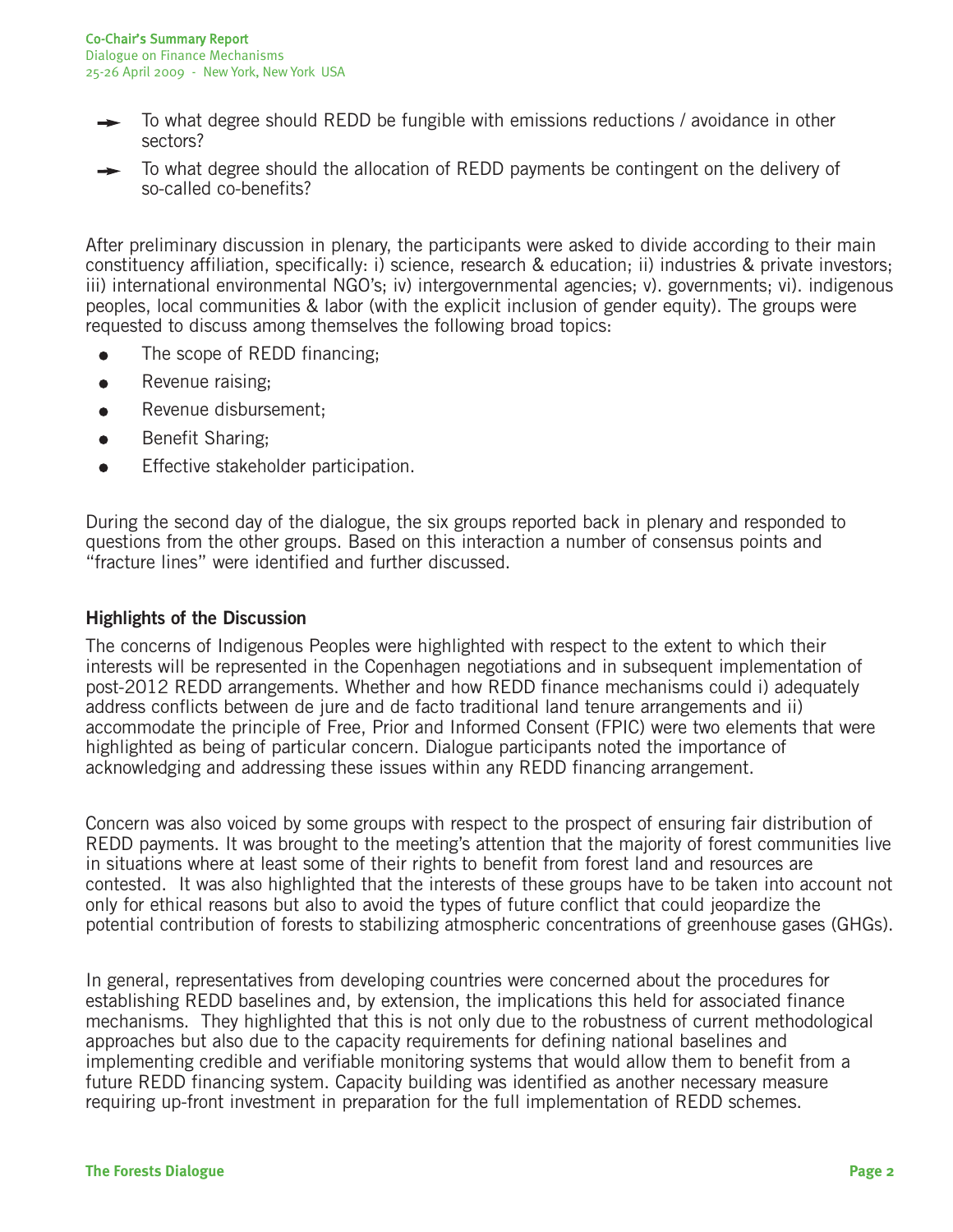

**Ben Vickers**



**Kanchan Lama**



**Co-Chair Jan McAlpine**



**Godwin Kowero**



**Maria Sanz-Sanchez**

Any REDD finance mechanism, be it market-based or fund-driven, needs to properly address the concepts of carbon stock and flow, uncertainty and discounting rates. Business representatives in the dialogue highlighted the importance of being clear with respect to these concepts as they constitute the basic decision-making rationale of any investor who will provide funding for REDD (be it an investor in the market, donor, or governmental institution). Based on this reality, the importance of investing in an adequate REDD Readiness phase was much discussed, particularly in helping to make countries competitive within the future REDD financing architecture and as a basis to gain full and informed acceptance of REDD by local communities.

Specific groups reaffirmed a key message from TFD's "Beyond REDD" publication, stressing the need for governments to take a REDD plus approach and move forest carbon crediting actions beyond just avoided deforestation. They also noted that REDD plus funding will, in all likelihood, be a mix of public and private sector mechanisms, including Overseas Development Assistance (ODA) grants and soft loans, commercial loans, investments and trade associated with SFM, all of which could be accommodated within a "phased" approach. This raised the need for:

- 1. Better coordination and sequencing of bilateral and multi-lateral ODA to build effective and sustainable SFM capacity in developing countries;
- 2. REDD plus readiness safeguards based around clear land tenure, property rights and inclusive local forest processes to equitably address Indigenous Peoples' and local community issues;
- 3. REDD plus public policy programs to leverage the lessons from and principles of the voluntary carbon market with particular reference to measurement, reporting and verification systems e.g. VCS, CCBA, forest certification.

The dialogue emphasized the urgency of beginning to stabilize atmospheric concentrations of GHGs as highlighted in the 4th Assessment Report of the Intergovernmental Panel on Climate Change, the necessity of including REDD plus in climate change mitigation strategies, if this is to be achieved, and the challenges that this posed for developing countries. With that in mind, it is imperative that the forest sector comes together in a coordinated manner to help shape proposals for REDD and REDD financing. It is also necessary that they take a lead in helping to clarify outstanding definitional issues so that REDD plus can not only be addressed properly within the UNFCCC negotiations but also so that subsequent implementation is effective, efficient and equitable.

## **Points of Consensus and Fracture Lines**

Perhaps the most resounding consensus reached in New York was the importance, from a climate mitigation perspective, of ensuring that REDD plus is properly integrated into post-2012 arrangements and the value of ensuring such measures are harmonized with policy frameworks that promote Sustainable Forest Management. This constitutes an opportunity for developing countries to advance or accelerate more coherent sectoral and cross-sectoral strategies as, for REDD policies to be effective, a series of institutional, legal and educational measures will have to be implemented. It also presents an opportunity to advance forest-related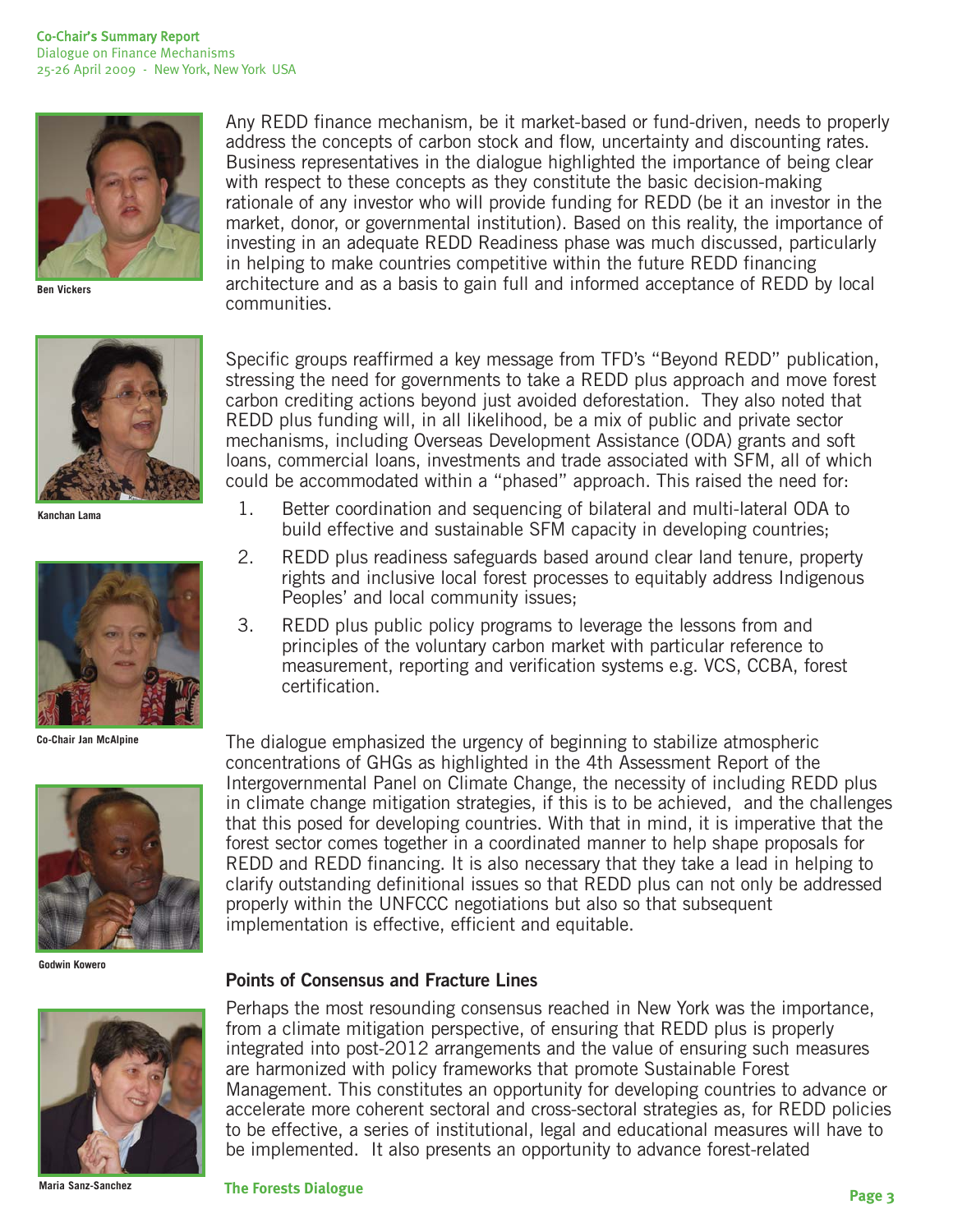consultation and decision-making processes to include key stakeholder groups, with particular emphasis on forest rights-holders (i.e. Indigenous Peoples, Forest Communities, individual family forest owners & small-holders as well as other categories of land-owners).

Consensus was also reached on the scope of activities for which REDD financing should be available. Dialogue participants agreed that the full spectrum of activities outlined in the Bali Action Plan, i.e. avoided deforestation and degradation, conservation, sustainable management of forests and enhancement of carbon stocks (i.e. restoration of degraded forest lands) should be included under the umbrella of REDD plus.

It was also generally agreed that a phased approach, as outlined in the Options Assessment Report commissioned by the Government of Norway, provided a useful framework to consider how funding could flow to REDD candidate countries and how different sources of funding (including fund-based and market-based) might be combined. While the dialogue did not have time to consider triggers for moving from one phase to another (and thus deploying different funding sources), it was recognized that countries would require space to develop their capabilities to implement credible and efficient REDD policies and that there could be no single blueprint for forest nations to move from REDD Readiness to REDD policy and measures and eventually to measurable, verifiable and credible emissions reductions.

Interestingly the recognition of "no one single blueprint" also exposed a fracture line among the different interest groups as to how resources (be they market or fund-based) for REDD should be allocated internationally. On the one hand participants were aware that funding must come from different sources that range from ODA to the carbon markets, but there were some divergences on whether the funds should be directed to countries based on demonstrated performance, mitigation potential or on need. There were important discussions over some kind of rating or certification system for the "quality" of the carbon emission reduced (linked to a country's institutional, legal and ethical standing), which should ultimately guide donors and investors in the provision of financial resources for REDD.

As for how the financial resources dedicated for REDD could be disbursed within a national context, there was general consensus among dialogue participants for the need to retain flexibility and the merits of a "nested approach", which provides for an overall national framework (thus dealing more effectively with permanence, leakage and additionality) while accommodating sub-national (projectbased) approaches. However, no consensus was reached on the specificities of a nested approach for revenue disbursement, with the different groups presenting different proposals on how it should unfold. While there was widespread agreement on the need for effective and intense "on the ground" participation by key local stakeholders (and in particular rights-holders), there was little agreement on the specific role of national governments (i.e. the balance between facilitator, broker, regulator, arbitrator, direct beneficiary etc).

There was no consensus on the level of explicit social and environmental safeguards necessary to guide the implementation of REDD and the distribution of REDD benefits. Representatives of Indigenous Peoples highlighted the principle of Free, Prior and Informed Consent, and the fact that over 150 countries have now endorsed the United Nations Declaration on the Rights of Indigenous Peoples (UNDRIP). Representatives from women's groups and forest-dependent communities also voiced their concern as to the extent to which the access and use rights of traditionally marginalized groups would be respected. There was also discussion but no resolution on how historical legacies of

#### **The Forests Dialogue Page 4**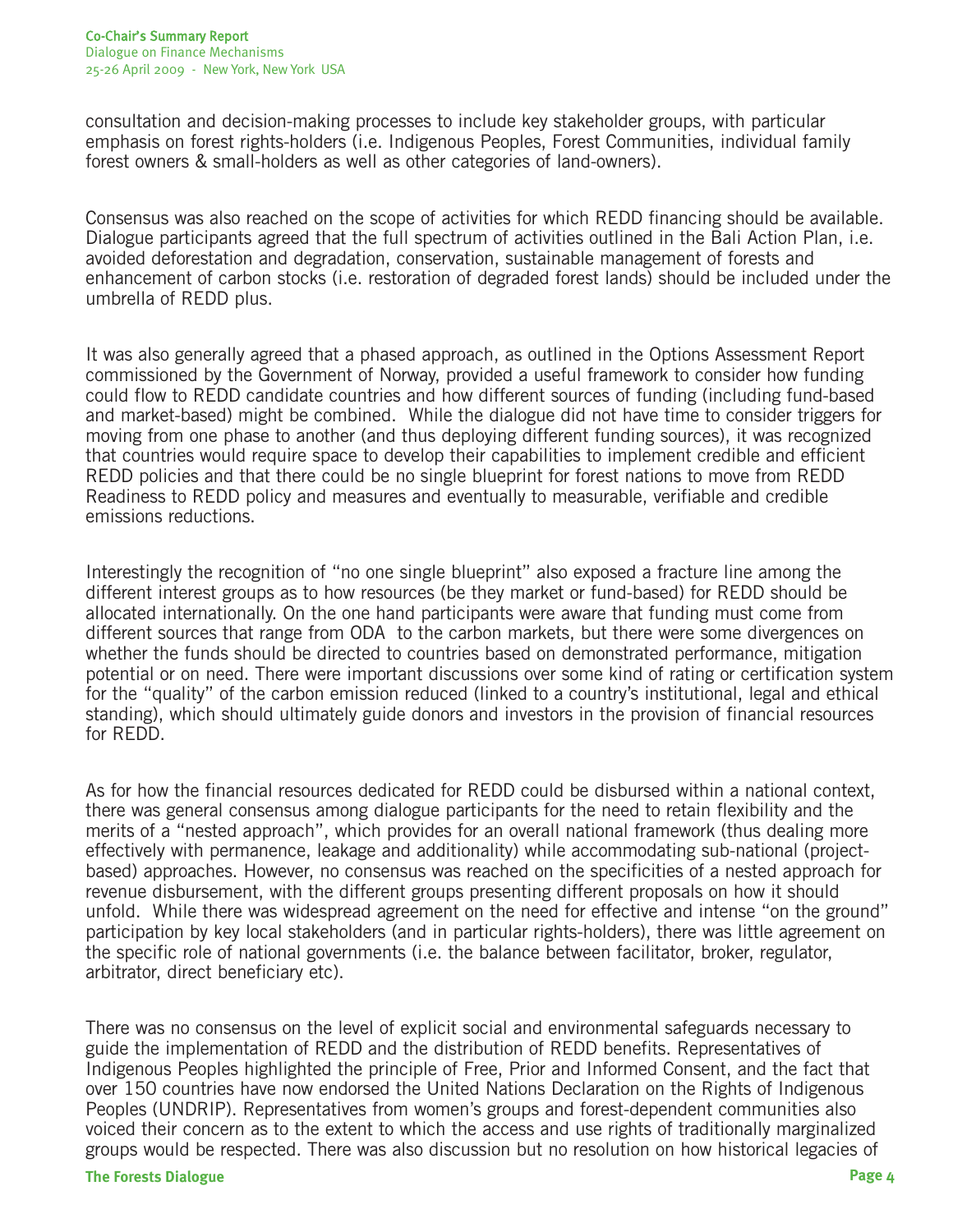

**Chimére Diaw**



Finally, dialogue participants agreed that REDD policies can only be implemented with effective multi-stakeholder involvement at the local and community level, where deforestation occurs. The need for a multi-stakeholder engagement strategy, with some form of independent oversight, was also identified although the specifics of such arrangements could not be agreed upon.

good stewardship might be addressed. This included whether and how community-

based restoration activities undertaken before REDD was conceived could be "grandfathered" into the scheme and equally whether countries with high forest cover and historically low deforestation rates could be rewarded for responsible past actions. It was stressed that, in such cases, care would need to be taken not to compromise the integrity of Article 2 of the United Nations Framework Convention on Climate Change (UNFCCC). In other words, the focus of any action still has to be

justified on the basis of its contribution towards stabilizing atmospheric

## **Next Steps for TFD REDD Financial Mechanisms Dialogue**

**Marc Stuart and Colin McKenzie**

The Background Paper that was prepared for the dialogue has been reviewed by the author and redistributed to participants for comment.



The challenges and opportunities outlined above will now be further addressed in the second dialogue to take place in Montreux, Switzerland 19-20 June 2009, with a view to advancing some of the points of consensus and beginning to bridge some of the points of disagreement. Based on stakeholder input in the first two dialogues, a third dialogue will develop a set of conclusions and recommendations, which will be reflected in a final document to be presented to decision-makers and UNFCCC negotiators. In addition, it is anticipated that the final document should be useful to individual REDD stakeholder groups as they contemplate their inputs for and approach to the COP 15 negotiations in Copenhagen.



**Penny Davies**

**Hubertus Samangun**

In December 2009, look for The Forests Dialogue in its "REDD Room" at the COP 15, where REDD stakeholders will have an opportunity of meeting one another and exchange updates around REDD Finance Mechanisms and other related issues.

## **Further Reading and Information**

concentrations of GHGs.

For further information, readings and referenced documentation on the REDD Finance Mechanisms Dialogue and on The Forests Dialogue, please visit our website at www.theforestsdialogue.org or contact our office at info@theforestsdialogue.org.

### **Acknowledgements**

TFD would like to thank the Co-Chairs of the New York Dialogue: Jan McAlpine (UNFF-S), James Griffiths (WBCSD), Stewart Maginnis (IUCN), facilitator Jürgen Blaser (Intercooperation) as well as the TFD Executive Director Gary Dunning. A special thanks to background paper author Markku Simula and the UNFF Secretariat for hosting this dialogue with particular thanks to Maria Pohjanpolo. We would also like to acknowledge the support from the following organizations: UNFF, IUCN, WBCSD, ITTO, WRI and the World Bank.